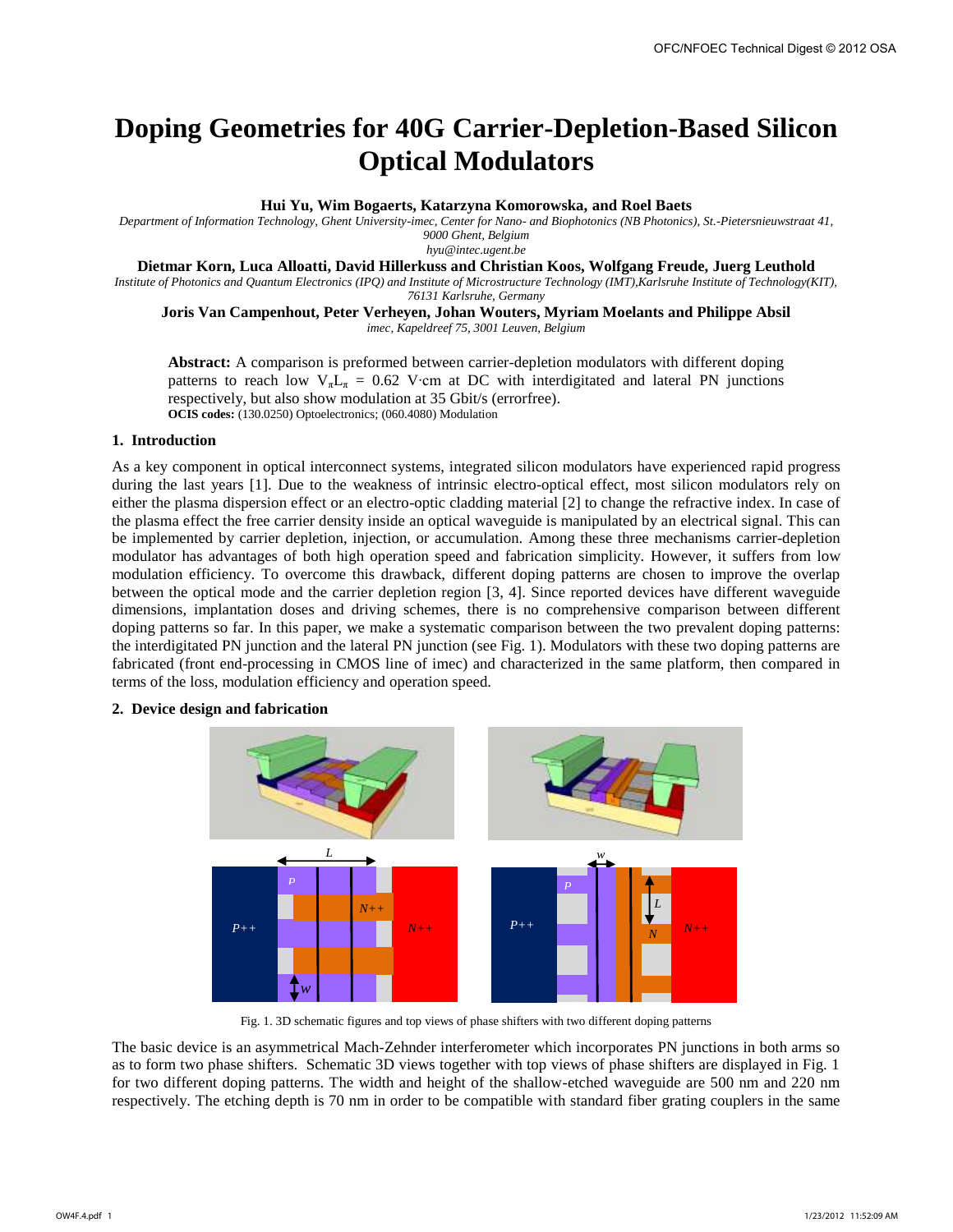platform. For the phase shifter with interdigitated PN junctions, left side of Fig. 1, the overlap between the carrier depletion region and the optical mode is determined by the length *L* and the width *w* of the interdigitated arms. We sweep the two parameters so as to find the optimal values. The measurement result shows a periodic unit with  $w=250$  nm and  $L=2 \mu m$  exhibits the highest modulation efficiency. For the normal PN junction on the right side of Fig. 1, the carrier depletion region in the center of the waveguide and the highly doped contacting areas which reside 1 µm away from the waveguide sidewalls are connected by doped arms so as to reduce the unnecessary optical loss. The width *w* of the two doped strips which form the PN junction is 300nm. This is limited by the resolution of 248 nm lithography. The width of doping arms and their pitch are 400 nm and 1000 nm respectively. The filling factor of 40% here is based on a trade-off between the optical loss and the RC constant. Fiber-grating couplers are used to couple the light in and out.

The optical modulator was fabricated on a 200 mm SOI wafer with a 2 μm-thick buried oxide (BOX) layer and a 220 nm-thick crystalline silicon film. 193 nm optical lithography and silicon dry etching were used to define the optical waveguide. Then a layer of resist was spin-coated for the implantation mask. The implantation window was opened by 248 nm lithography. Subsequently ion implantation was carried out with a sweep of different doses, energies and tilt angles in the wafer matrix. Silicidation was followed by wafer dicing. The diced sample was spin coated with a BCB layer. After via etching through the BCB, a Pt/Au electrode was patterned by lift-off technology and annealed.

# **3. Characterization and performance comparison**

The transmission spectra of asymmetrical MZ modulators at different reverse bias points are presented in Fig. 2 for the two doping patterns. Spectrums of the straight waveguides are displayed together as a reference. Phase shifters for both modulators are 3 mm. Coplanar waveguide electrodes (CPW) are placed to drive the modulator. The width of the signal metal is 6  $\mu$ m, while the gap between the signal and the ground is 3.5  $\mu$ m. The nominal doping concentration is 2e18/cm<sup>3</sup> for both P and N type silicon. We deduce the figure of merit  $V_{\pi}L_{\pi}$  from the peak shift and the free spectral range (FSR) in Fig. 2. The modulation efficiency corresponding to a reverse bias from 0V to 1V is 1.4 V∙cm for the lateral PN junction, while that for the interdigitated PN junction is 0.62 V∙cm.



Fig. 2. Transmission spectrums at different bias voltages of two different doping patterns: (a) interdigitated PN junction (b) lateral PN junction

The first adverse effect of enhancing the modulation efficiency with the interdigitated PN junction is an insertion loss increment of 2 dB. One more serious penalty is a slowdown of the response speed. This point is shown in Fig. 3 which displays the responses of modulators to a square wave signal with a peak to peak voltage 8 V and period of 0.64 ns. The DC reverse bias voltages are 6.0 V for the interdigitated PN junction and 5.7 V for the lateral PN junction which make sure that devices are always reverse biased. The 90% to 10% fall time and the 10% to 90% rise time of the response are used to characterize the modulation speed. In Fig. 3 the fall and rise times are equal for each doping pattern due to educated balancing between the bias point of the MZM and the changing capacity of the depletion region during modulation. The response time of the interdigitated PN junction is at least two times longer than that of the lateral PN junction. This value coincides with their modulation efficiencies. The modulation efficiency of interdigitated PN junction is 2.25 times the efficiency of lateral PN junction. This implies approximately the same ratios between their capacitances and between response times.

Figure 4 presents an eye diagram of the lateral PN junction based modulator by driving it with a 25 to 40.5 Gbit/s pseudorandom bit sequence (PRBS) with a  $2<sup>7</sup>$ -1 pattern length. The PRBS signal is boosted to a peak-to-peak voltage of 8 V by an electrical amplifier before it is sent to the modulator. The operation wavelength 1555 nm was